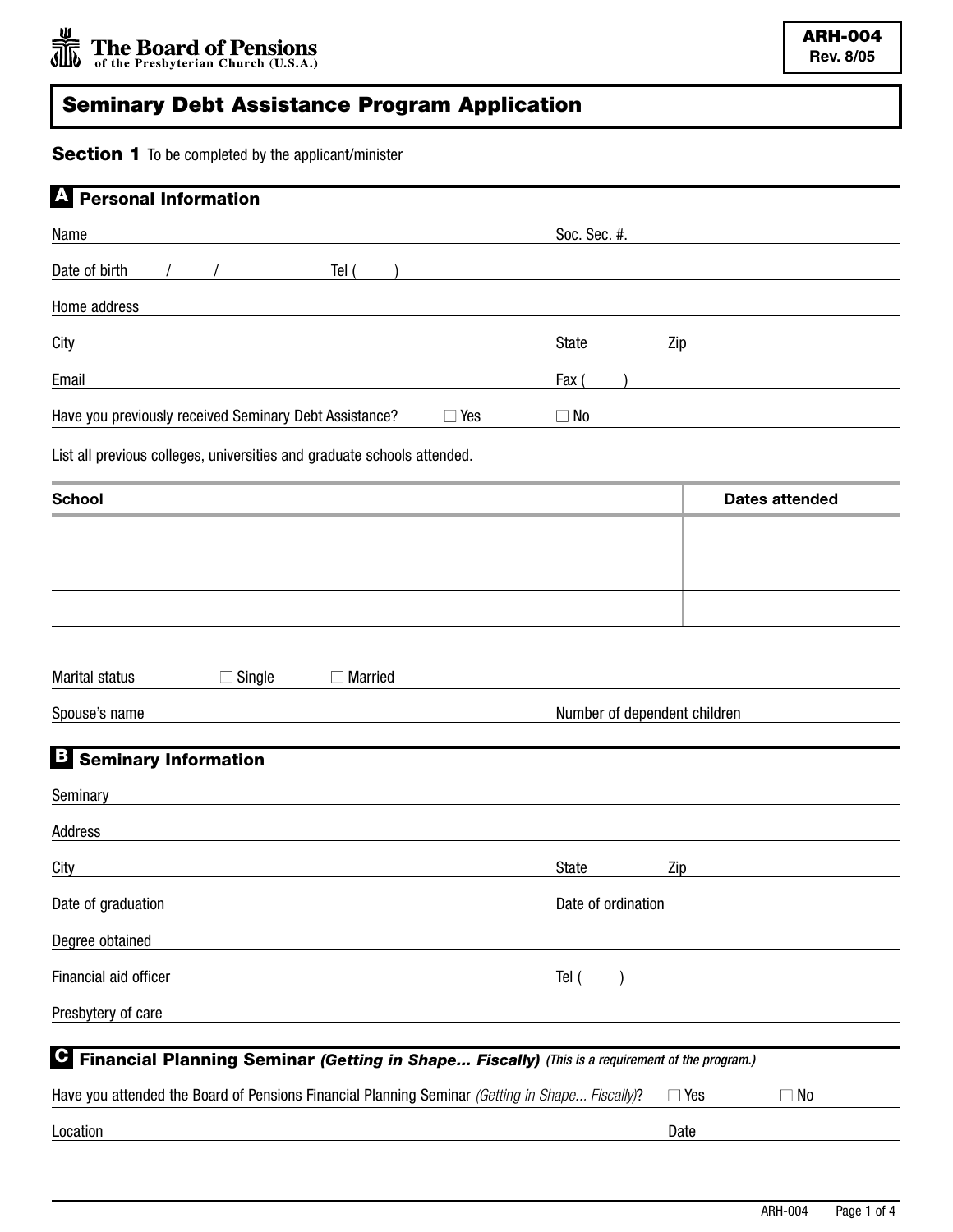|                                            | L'Educational Loans (include direct student loans only) as of                       |            | date                               |                      |
|--------------------------------------------|-------------------------------------------------------------------------------------|------------|------------------------------------|----------------------|
| <b>Educational Loan</b>                    | <b>Amount Borrowed</b>                                                              |            | <b>Remaining Principal Balance</b> | <b>Interest Rate</b> |
| <b>Federal Stafford Loan</b>               |                                                                                     |            |                                    |                      |
| Federal Perkins Loan                       |                                                                                     |            |                                    |                      |
| Federal Unsubsidized Stafford              |                                                                                     |            |                                    |                      |
| PC (U.S.A.) Loan                           |                                                                                     |            |                                    |                      |
| Other loans (specify)                      |                                                                                     |            |                                    |                      |
| <b>Total</b>                               |                                                                                     |            |                                    |                      |
|                                            | Please attach documentation (e.g., a recent statement) to verify educational loans. |            |                                    |                      |
|                                            | Are any of the above loans eligible for loan forgiveness programs?                  | $\Box$ Yes | $\square$ No                       |                      |
| If yes, which ones?                        |                                                                                     |            |                                    |                      |
|                                            |                                                                                     |            |                                    |                      |
| ы<br><b>Personal Financial Information</b> |                                                                                     |            |                                    |                      |
| <b>Assets</b>                              | <b>Applicant</b>                                                                    |            |                                    | <b>Spouse</b>        |
| Cash and checking account                  |                                                                                     |            |                                    |                      |
| Savings account                            |                                                                                     |            |                                    |                      |
| Certificates of deposit                    |                                                                                     |            |                                    |                      |
| Stocks, bonds, etc.                        |                                                                                     |            |                                    |                      |
| Real estate                                |                                                                                     |            |                                    |                      |
| Other (specify)                            |                                                                                     |            |                                    |                      |
| <b>Total</b>                               |                                                                                     |            |                                    |                      |
| Do you own a home?                         | $\square$ Yes<br>$\Box$ No                                                          |            |                                    |                      |
| Balance due on home mortgage               |                                                                                     |            |                                    |                      |
| <b>Income</b>                              | <b>Applicant</b>                                                                    |            |                                    | <b>Spouse</b>        |
| Salary                                     |                                                                                     |            |                                    |                      |
| Housing allowance                          |                                                                                     |            |                                    |                      |
| Utility allowance                          |                                                                                     |            |                                    |                      |
| Tax deferred compensation                  |                                                                                     |            |                                    |                      |
| Other earned income                        |                                                                                     |            |                                    |                      |
| Interest/Dividends                         |                                                                                     |            |                                    |                      |
| Other income (specify)                     |                                                                                     |            |                                    |                      |
| <b>Total</b>                               |                                                                                     |            |                                    |                      |

**D**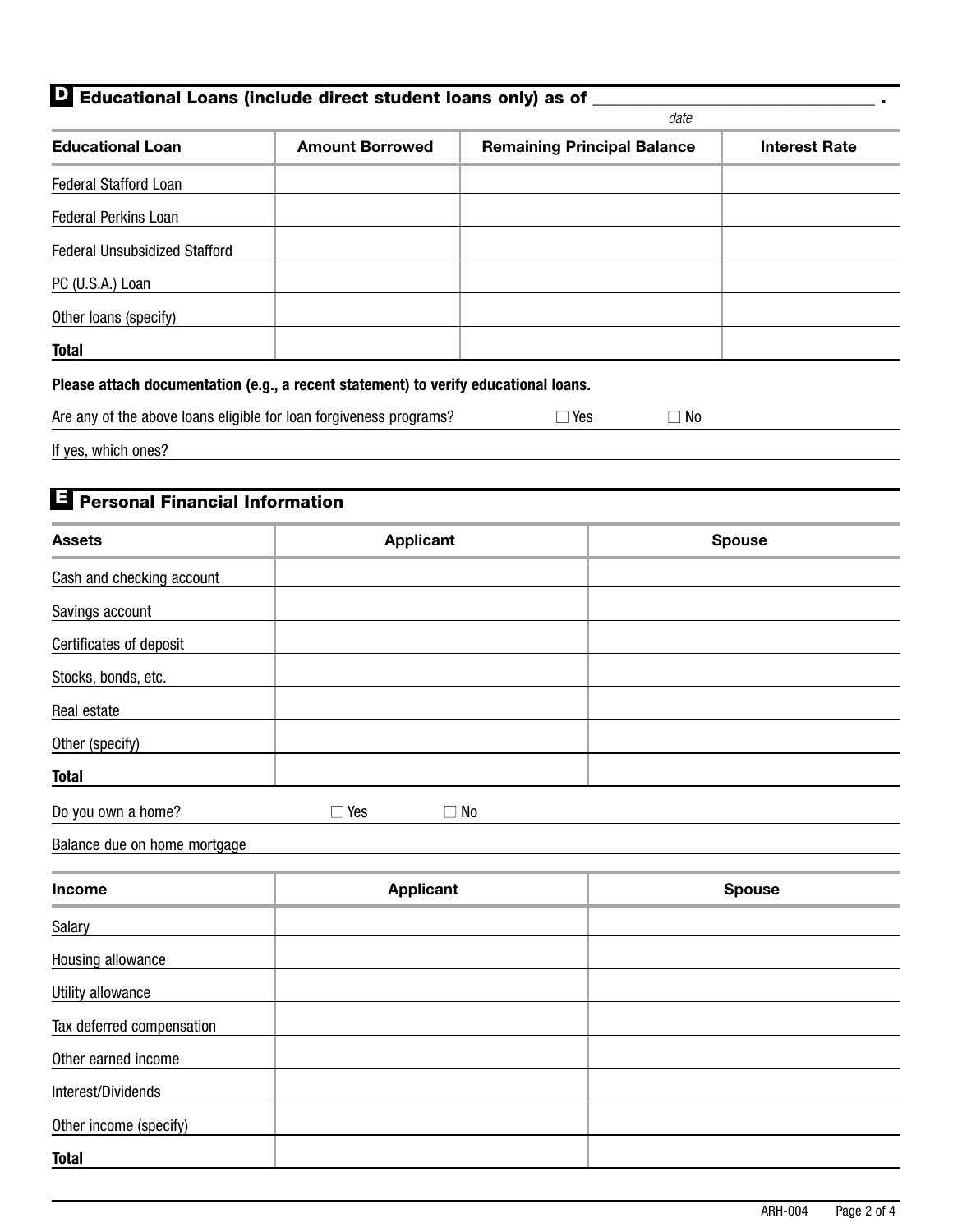| <b>Expenses</b>                                                          | <b>Applicant</b>                                                                                                                                | <b>Spouse</b>   |
|--------------------------------------------------------------------------|-------------------------------------------------------------------------------------------------------------------------------------------------|-----------------|
| Rent/Mortgage                                                            |                                                                                                                                                 |                 |
| <b>Utilities</b>                                                         |                                                                                                                                                 |                 |
| Car Ioan                                                                 |                                                                                                                                                 |                 |
| Credit cards (current balances)                                          |                                                                                                                                                 |                 |
| Other debts and financial<br>responsibilities (specify)                  |                                                                                                                                                 |                 |
| <b>Total</b>                                                             |                                                                                                                                                 |                 |
| <b>F</b> Presbytery of Call                                              |                                                                                                                                                 |                 |
| Name                                                                     |                                                                                                                                                 |                 |
| Address                                                                  |                                                                                                                                                 |                 |
| Committee on Ministry moderator                                          |                                                                                                                                                 |                 |
| Moderator's tel                                                          |                                                                                                                                                 |                 |
| Moderator's email                                                        |                                                                                                                                                 | Moderator's fax |
| <b>C</b> Congregation Served                                             |                                                                                                                                                 |                 |
| Name                                                                     | Tel (                                                                                                                                           |                 |
| <b>PIN</b>                                                               | Date of call                                                                                                                                    |                 |
| Address                                                                  |                                                                                                                                                 |                 |
| Clerk of session                                                         | Clerk's tel                                                                                                                                     |                 |
| Clerk's email                                                            | Clerk's fax                                                                                                                                     |                 |
| Is this a full-time position? $\Box$ Yes                                 | $\Box$ No                                                                                                                                       |                 |
| Have you enrolled in the full Benefits Plan based on this service?       | $\Box$ Yes<br>$\Box$ No                                                                                                                         |                 |
|                                                                          | If this is a yoked call, provide additional information regarding the other congregation.                                                       |                 |
| Name                                                                     | <b>PIN</b>                                                                                                                                      |                 |
| Address                                                                  |                                                                                                                                                 |                 |
| Tel (                                                                    |                                                                                                                                                 |                 |
| <b>Clerk of Session</b>                                                  |                                                                                                                                                 |                 |
| Clerk's tel (                                                            |                                                                                                                                                 |                 |
| Clerk's email                                                            | Clerk's fax (                                                                                                                                   |                 |
| tion with my presbytery of care, my presbytery of call, and my seminary. | I certify that the information contained in this application is true and correct and I authorize the Board of Pensions to discuss this informa- |                 |

Signature of applicant Date